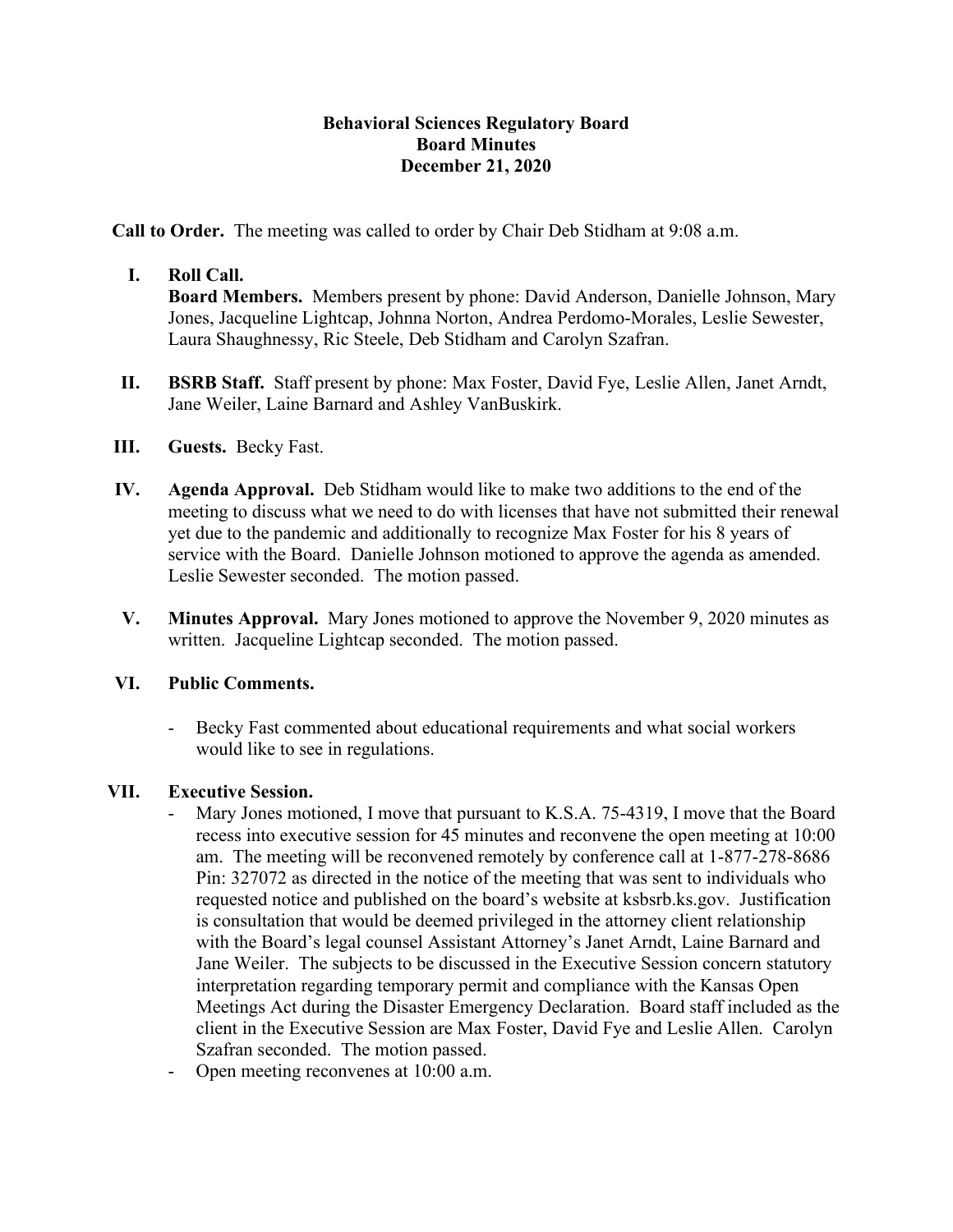- The Board discussed what should be done about temporary permits. 32 minutes in? Ric Steele moves to approve the following:

The number of days of in-state practice are increased from 15 days to 30 days;

The expiration date is changed from December 31 of the year for which it was issued to one year after it was approved;

Individuals requesting a temporary permit will be required to have practiced two years prior in their current jurisdiction;

Quarterly reports on days of in-state practice will be required; and

An individual may request a temporary out-of-state permit be extended one additional 12-month time period, including 30 additional days of in-state practice, under emergency circumstances.

Leslie Sewester seconded. The motion passed.

The Board discussed what should happen with currently licensed temporary permits and if they must reapply for the new year. Leslie Sewester motioned that the Board needs to inform the currently licensed temporary permits they must reapply and pay the fee to obtain licensure for another year due to pandemic by December 31, 2020. Laura Shaughnessy seconded. The motion passed.

#### **VIII. Old Business.**

- Continuation of Discussion Regarding the Board's Legislative Agenda for 2021 Session. The different committees met to discuss the legislative agenda. The Board members from those committees discussed what their committee felt should be the recommendations. Statutory changes only apply to social work and professional counseling to allow hours to be made up within their postgrad supervision. Andrea Perdomo-Morales motioned to lower direct client contact hours required in practicum for social workers from 350 hours to 200 hours. Carolyn Szafran seconded. The motion passed by majority vote. Leslie Sewester abstained. Leslie Sewester motions to lower direct client contact hours required in practicum for professional counselors from 350 hours to 280 hours. Laura Shaughnessy seconded. The motion passed by majority vote.
- Regulation change. All professions are in agreeance to allow hours to be made up within their postgrad supervision instead of completing the entire 350 hours over again. Mary Jones motioned to adopt change in regulation for all profession as applicable. David Anderson seconded. The motion passed.
- Regulation change. The Board discussed a change to allow tele-video for 100% of supervision and telephonic to be used in cases of emergency as defined by the Board. Mary Jones motioned to amend the regulation to allow for all supervision to be completed by tele-video with telephonic supervision allowed in extenuating circumstances, as defined by the Board. Danielle Johnson seconded. The motion passed.